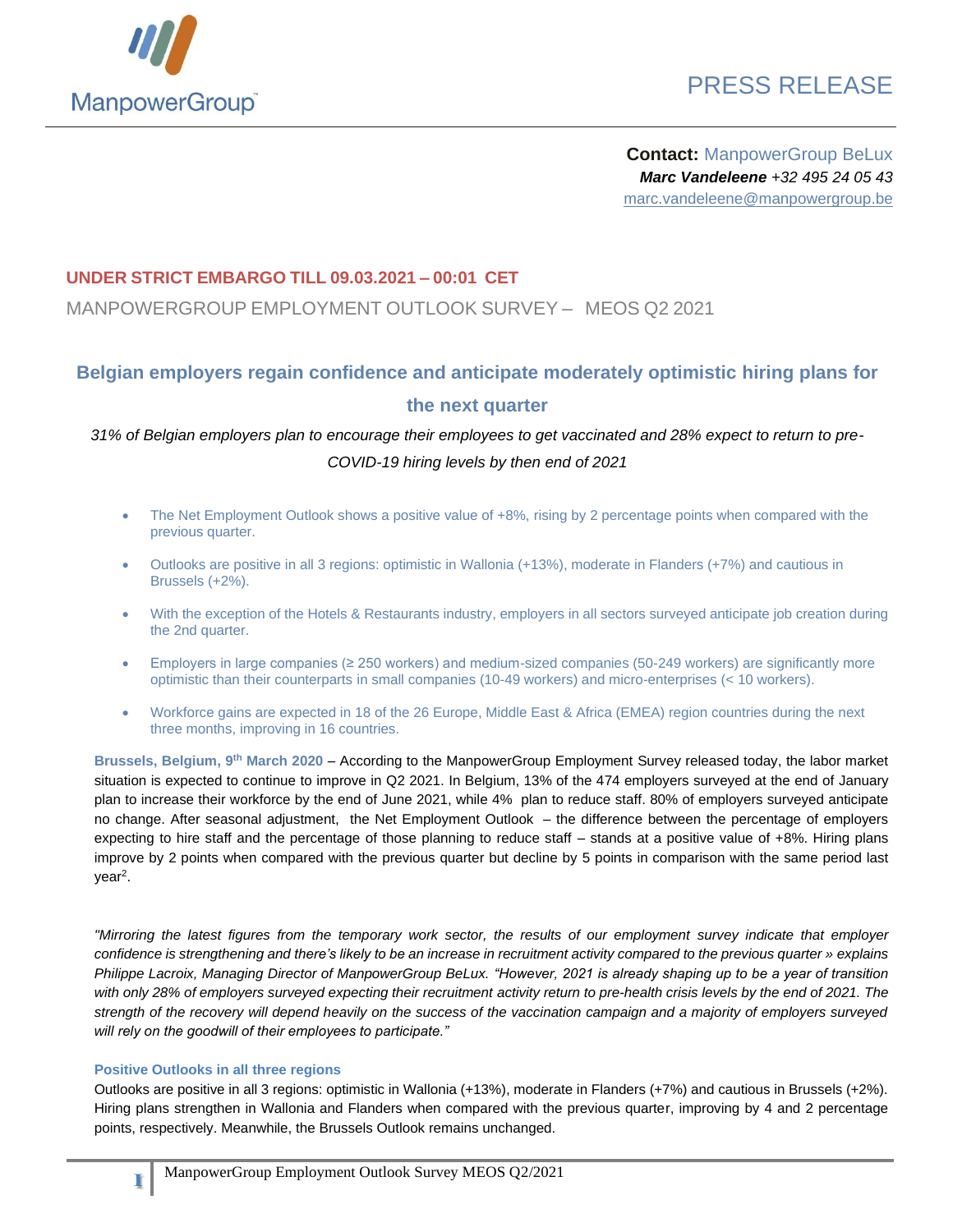

#### **Job creation forecast in seven of the eight sectors surveyed**

Employment Outlooks are positive in in seven of eight industry sectors surveyed. With one employer in four planning to increase its workforce by the end of June, employers in the Construction sector are showing the greatest optimistim (+18%). Steady hiring activity is also expected in the Public services, health, education and social services sector (+17%), Finance, insurance, real estate and business services (+11%) and the Wholesale and retail trade sector (+10%). Employers also report encouraging forecasts in the Manufacturing industry (+7%) and in the 'Other production' sector - Agriculture & Fishing; Electricity, Gas & Water; Mining & Quarrying industries - (also +7%). Employers in the Transport and Logistics sector (+2%) are cautious while employers in the the Restaurant and Hotels sector (-23%) are the only ones to report negative hiring intentions, and that is for the fourth consecutive quarter. This is the weakest Net Employment Outlook ever recorded in this sector since the creation of the survey in Belgium in 2003.

Hiring sentiment strengthens in six of the eight industry sectors when compared with the previous quarter while it weakens in five.

#### **Forecasts improving in large and medium-sized companies**

According to the ManpowerGroup survey, the Net Employment Outlook continues to progress for the third consecutive quarter in large companies (≥ 250 workers) and in medium-sized companies (50-249 workers), reaching +20% and +18% respectively. Conversely, employers in small businesses (10-49 workers) and micro-enterprises (<10 workers) expect staffing levels to remain at a standstill, the Net Employment Outlook stands at -1% and + 1% respectively.

#### **Facilitate the return to normal**

**2**

While the vaccination campaign will intensify in the coming weeks, employers will still have to be patient before they can hope for a return to normal. Only 28% of employers surveyed in Belgium expect to return to pre-COVID-19 hiring levels by the end of 2021, 18% of them share that view in Brussels, 30% in Flanders and 31% in Wallonia. By then, 57% of employers will try to encourage a hybrid work model with a good mix of remote working and workplace-based working. 29% hope to be able to bring their staff back to their workplace most of the time, while 10% prefer their staff work remotely all/most of the time. On vaccinations, 42% of the employers surveyed have no plans to introduce a fixed policy on employee vaccination – and legally, an employer cannot make vaccination mandatory<sup>(3)</sup> – while 32% plan to encourage vaccination by highlighting the benefits.

*"While teleworking has shown its impact on the mental and physical health of workers - particularly in terms of the lack of social contact - companies will have to listen to their employees' individual expectations and organize themselves to meet their needs whilst complying with the health directives that are in place. Communication related to the vaccination campaign should also be a central concern*" adds Philippe Lacroix.

#### **Hiring plans strengthen in 16 EMEA countries when compared with the previous quarter**

In the Europe, Middle East & Africa (EMEA) region, workforce gains – however cautious – are expected over the next three months for 18 of the 26 countries surveyed, while employers in six countries expect to trim payrolls and flat hiring prospects are reported for two. Hiring plans strengthen in 16 EMEA countries when compared with the previous quarter but weaken in 20 in a comparison with the same period last year.

In the upcoming quarter, the strongest labor markets are anticipated by employers in Croatia (+12%), Romania (+12%), and Turkey, (+10%). Employers expect a rebound in hiring activity in France (+7%, increase of 6 points in quarterly comparison), as well as in Belgium (+ 8%), the Czech Republic (+ 8%) and in Sweden (+ 8%). German employers report increasingly cautious hiring expectations (+3%, down by 5 points, Outlooks weaken in all seven German industry sectors when compared with both the first quarter of 2021 and last year at this time), the Netherlands (+3%) and Switzerland (+ 2%). Hiring intentions remain slightly negative in Spain (-1%) and Italy (-2%), while employers in the UK (-5%) report a negative Net Employment Outlook for the fourth consecutive quarter and the weakest Outlook of all the countries surveyed in Europe.

At global level employment prospects are positive in 31 of the 43 countries and territories surveyed, particularly in the United States (+18%), Brazil (+9%), India (+9%) and China (+5%), while they are negative in Japan (-1%), Hong Kong (-2%) and Panama (- 8%, the weakest Net Employment Outlook of all 43 countries and territories surveyed).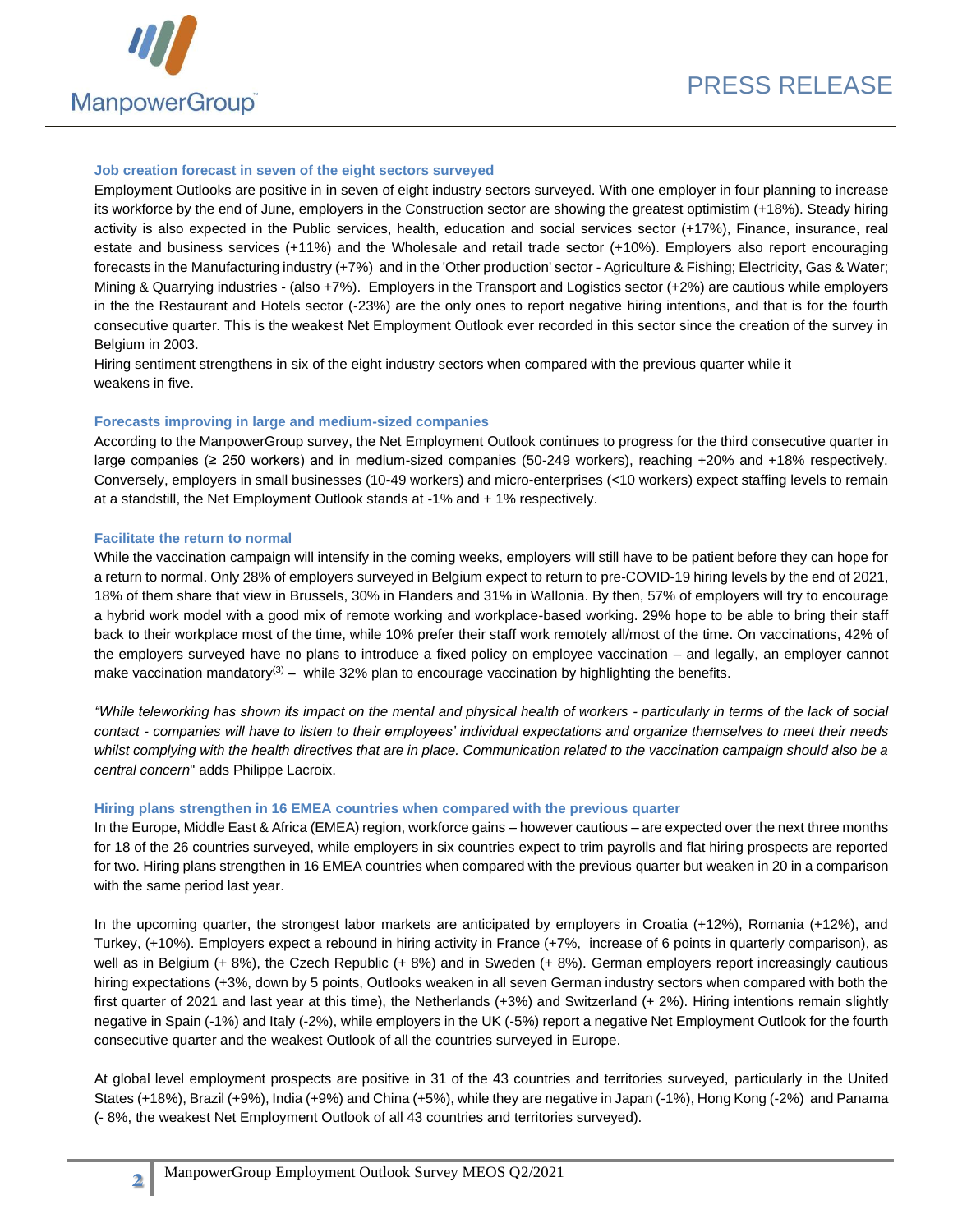

# PRESS RELEASE

The next survey will be released on 8th June 2021 and will report hiring expectations for Q3 2021.





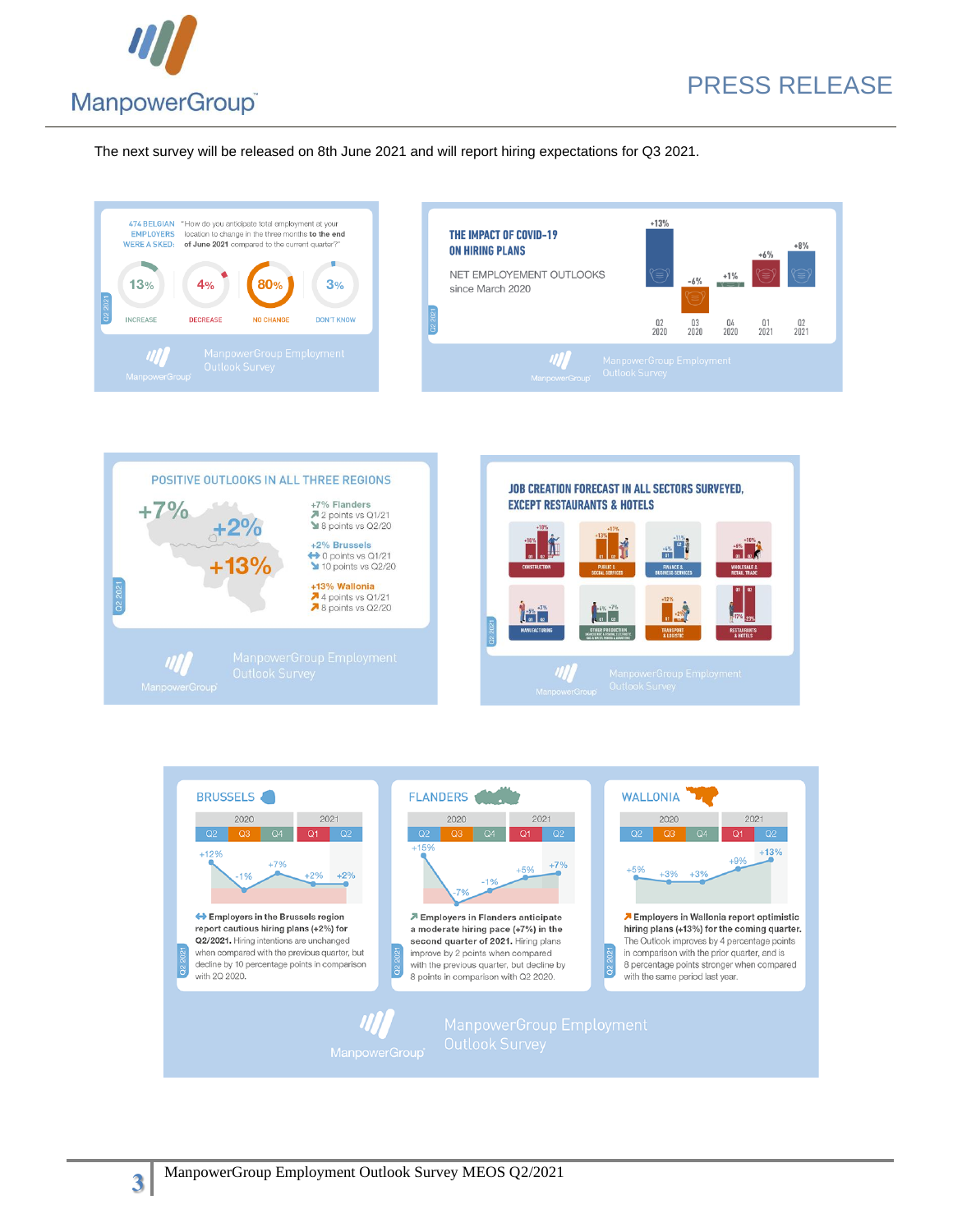

### **EMPLOYERS WHO REPORT HEADCOUNT HAVE BEEN IMPACTED BY COVID-19 PREDICT LONGER TIME TO RECOVERY**

28% of Belgian employers expect to return to pre-COVID-19 hiring levels by by the end of 2021

|    | 16% | <b>WITHIN 6 MONTHS</b>                            |
|----|-----|---------------------------------------------------|
|    | 12% | <b>LIKELY BY THE END OF 2021</b>                  |
| 6% |     | LIKELY BY THE END OF 2022                         |
| 1% |     | POSSIBLY, BUT LATER THAN THE END OF 2022          |
|    |     | 2% DON'T EXPECT TO GO BACK TO PRE-PANDEMIC LEVELS |
| 3% |     | DONT KNOW                                         |





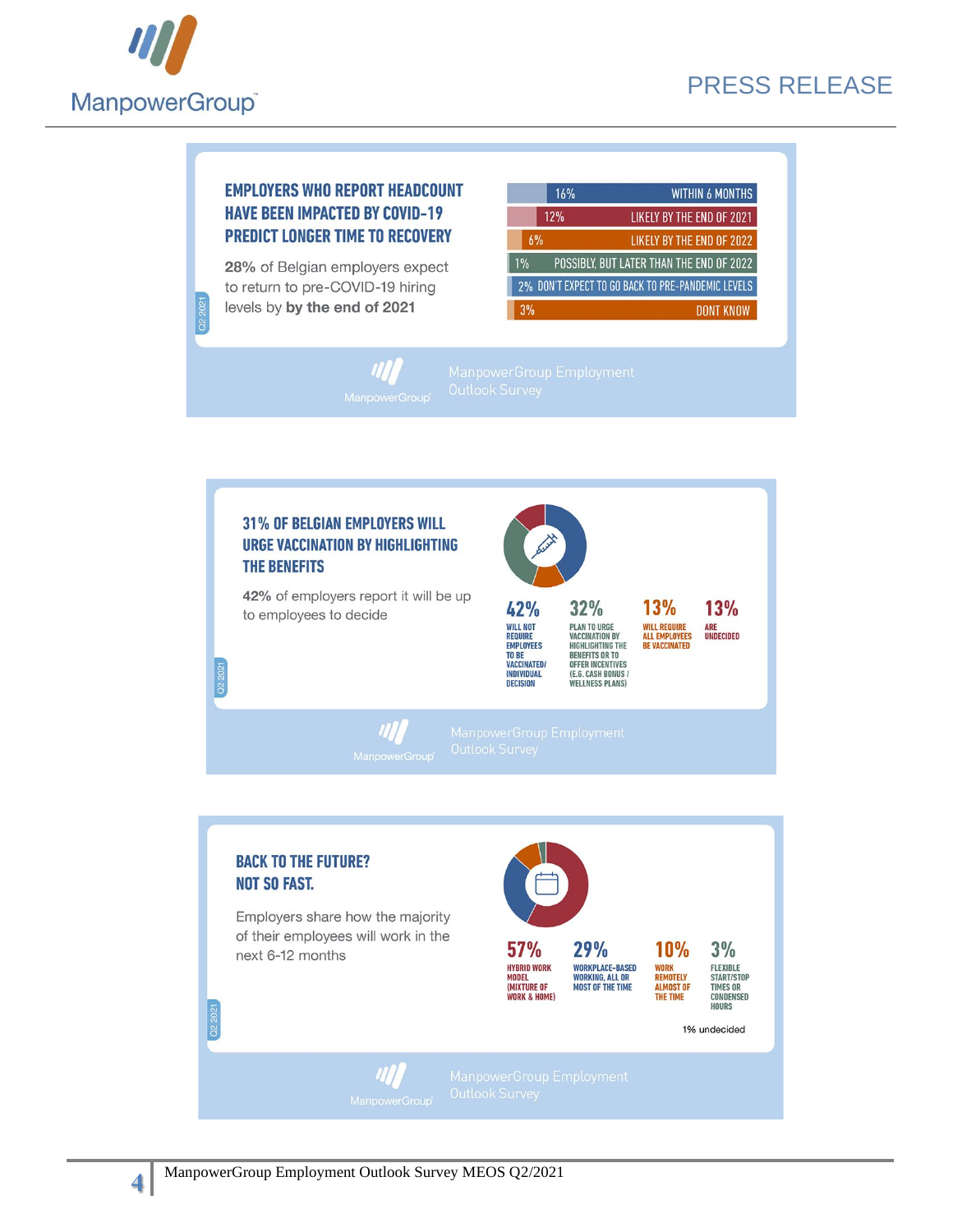



### Presentation of the Survey

The ManpowerGroup Employment Outlook Survey for the second quarter of 2021 was conducted between 6<sup>th</sup> and 26<sup>th</sup> January 2021 by interviewing a representative sample of employers from over 42,500 private companies and public organizations in 43 countries and territories around the world (including 474 in Belgium). The aim of the survey is to measure employers' intentions to increase or decrease the number of employees in their workforce during the next quarter. All survey participants were asked the same question: "How do you anticipate total employment at your location to change in the three months to the end of June 2021 as compared to the current quarter?" It is the only forward-looking survey of its kind, unparalleled in its size, scope, longevity and area of focus. The Survey has been running for more than five decades and is one of the most trusted surveys of employment activity in the world. It is considered a highly respected economic indicator.

Note that in Quarter 2 of 2008, the survey adopted the TRAMO-SEATS model for seasonal adjustment of data. As a result, you may notice some seasonally adjusted data points change slightly from previous reports. This model is recommended by the Eurostat department of the European Union and the European Central Bank and is widely used internationally.

We have conducted a review and update of the MEOS survey to make it more relevant to the global business environment as we enter the 2020. From 2Q 2020, the industry sector categories used in EMEA countries have been updated. The total number of sectors has been reduced from 10 to seven, prior to the current quarter, data for some of the countries and territories included in the survey were weighted by industry sector and organization size. ManpowerGroup has decided to phase out weighting entirely across all countries and territories in the survey from 2Q 2020. From this point, all 43 countries and territories will receive findings based on target quota interviewing, increasing consistency across the survey. Seasonal adjustment of the data to reflect local labor market patterns will continue to be applied in all countries and territories taking part for more than four years.

## Note to Editors

Full survey results for each of the 43 countries and territories included in this quarter's survey, plus regional and global comparisons, can be found in the Manpower Press Room at www.manpower.com/meos. In addition, all tables and graphs from the full report are available to be downloaded for use in publication or broadcast from the ManpowerGroup Online Visual Library, also located in the Press Room on <http://www.manpowergroup.com/library> results for all 43 countries can be viewed in the new interactive [Manpower Employment Outlook Survey Explorer tool](http://www.manpowergroupsolutions.com/DataExplorer/) at [http://manpowergroupsolutions.com/DataExplorer/.](http://manpowergroupsolutions.com/DataExplorer/)